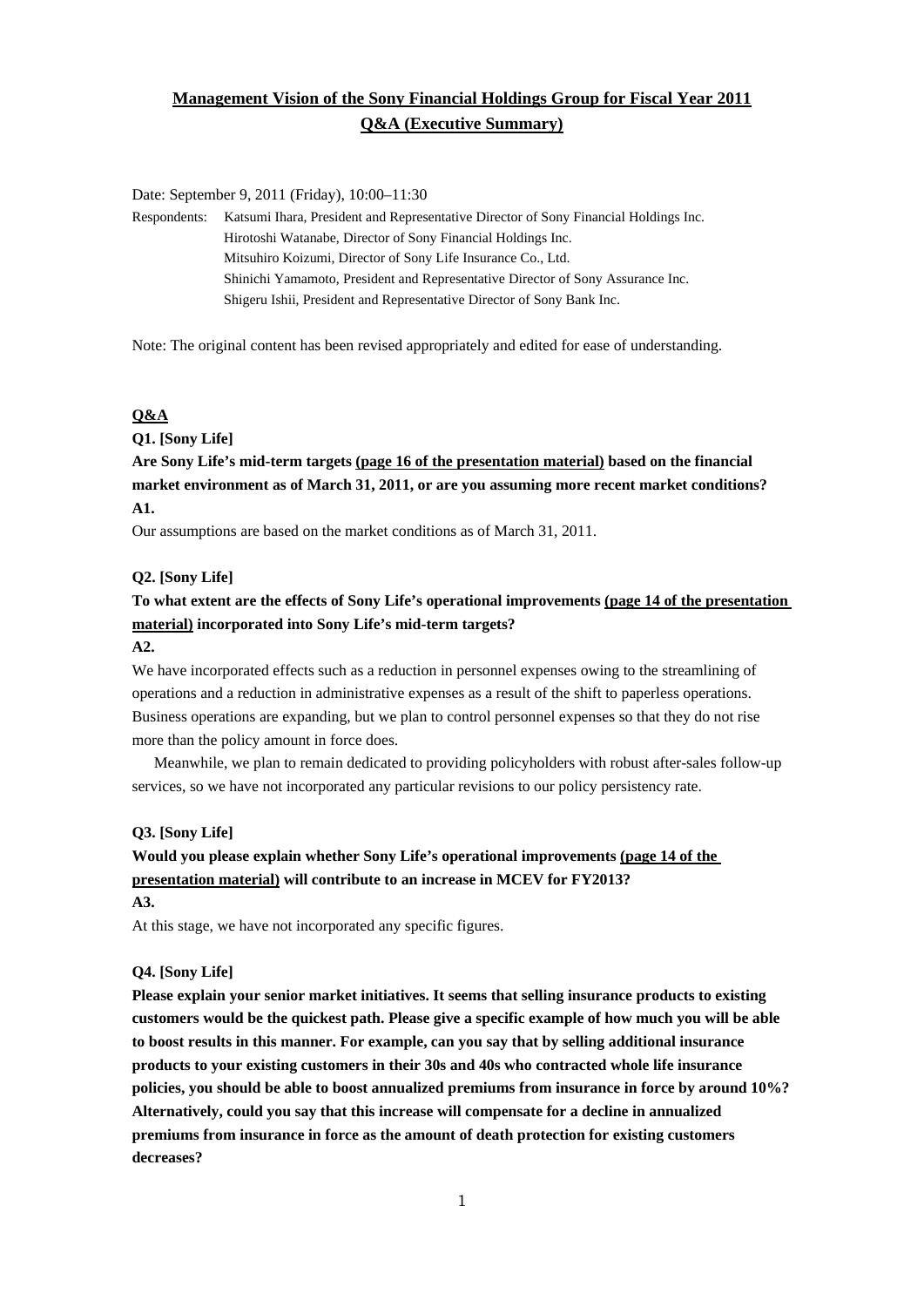### **A4.**

Sony Life has focused on sale of death protection products to the heads of households in their 30s and 40s with children. The households with children are expected to become seniors, and this shift involves their concerns on specific risks associated with longer lives, such as nursing care. We expect to be able to sell them additional insurance products related to risks associated with longer lives, such as medical, nursing care, living benefit and individual annuity products. Naturally, we will conduct these operations to our existing customers in parallel with efforts to acquire new customers.

 It is difficult to give a straightforward response to your question about how much we should be able to add to annualized premiums from insurance in force held by our existing customers, because each customer's situation is different. In principle, we will seek to cultivate existing customers by adding protection as needed by their stage in life.

### **Q5. [Sony Life]**

**With regard to ALM, it appears that you have succeeded in holding down interest rate sensitivity through a parallel shift in the yield curve, but what degree of impact on EV do you forecast as a result of a flattening of yield curve, and how specifically do you plan to reduce the risk of the yield curve flattening?** 

#### **A5.**

We will continue working to reduce interest rate sensitivity. (Additional explanation: Looking at the cash flow characteristics of liabilities, we have been focusing on investing in 30-year and 40-year Japanese government bonds (JGBs) to reduce yield curve risk too.)

### **Q6. [Sony Life]**

# **Looking at Sony Life's mid-term target for MCEV [\(page 16 of the presentation material\)](http://www.sonyfh.co.jp/en/financial_info/management_vision/110909_01.pdf), to what degree have your interest rate assumptions and changes in the product mix been incorporated into these figures?**

### **A6.**

Our interest rate assumptions are as of March 31, 2011. With regard to the product mix, as Sony Life's fundamental approach is needs-based sales rather than focusing on specific products, our current product mix is the basis of our assumptions. Our target MCEV growth rate of 7.5–8.0% per year is calculated as the total of each year's new business value and expected existing business contribution discounted by risk-free rate, then divided by MCEV at the end of March 2010.

#### **Q7. [Sony Life]**

# **I believe you have set up representative offices in China and Taiwan, and are considering overseas business expansion. What is your current state of development?**

### **A7.**

We have explored a number of possibilities for expanding our business locally, but we cannot say anything at this stage. We will continue to explore opportunities for overseas expansion with a view to extend our business in greater Asia, not only in China and Taiwan.

#### **Q8. [Sony Life]**

**Please explain more specifically what you mean by the "corporate agents" you have described in regard to your efforts involving new agent models [\(page 12 of the presentation material\).](http://www.sonyfh.co.jp/en/financial_info/management_vision/110909_01.pdf) Also, will corporate agents be positioned separately from Lifeplanner sales employees? Prudential Life has reinforced its sales force by assigning Lifeplanner sales employees to its over-the-counter sales channel at banks. Do you plan to pursue a similar path?**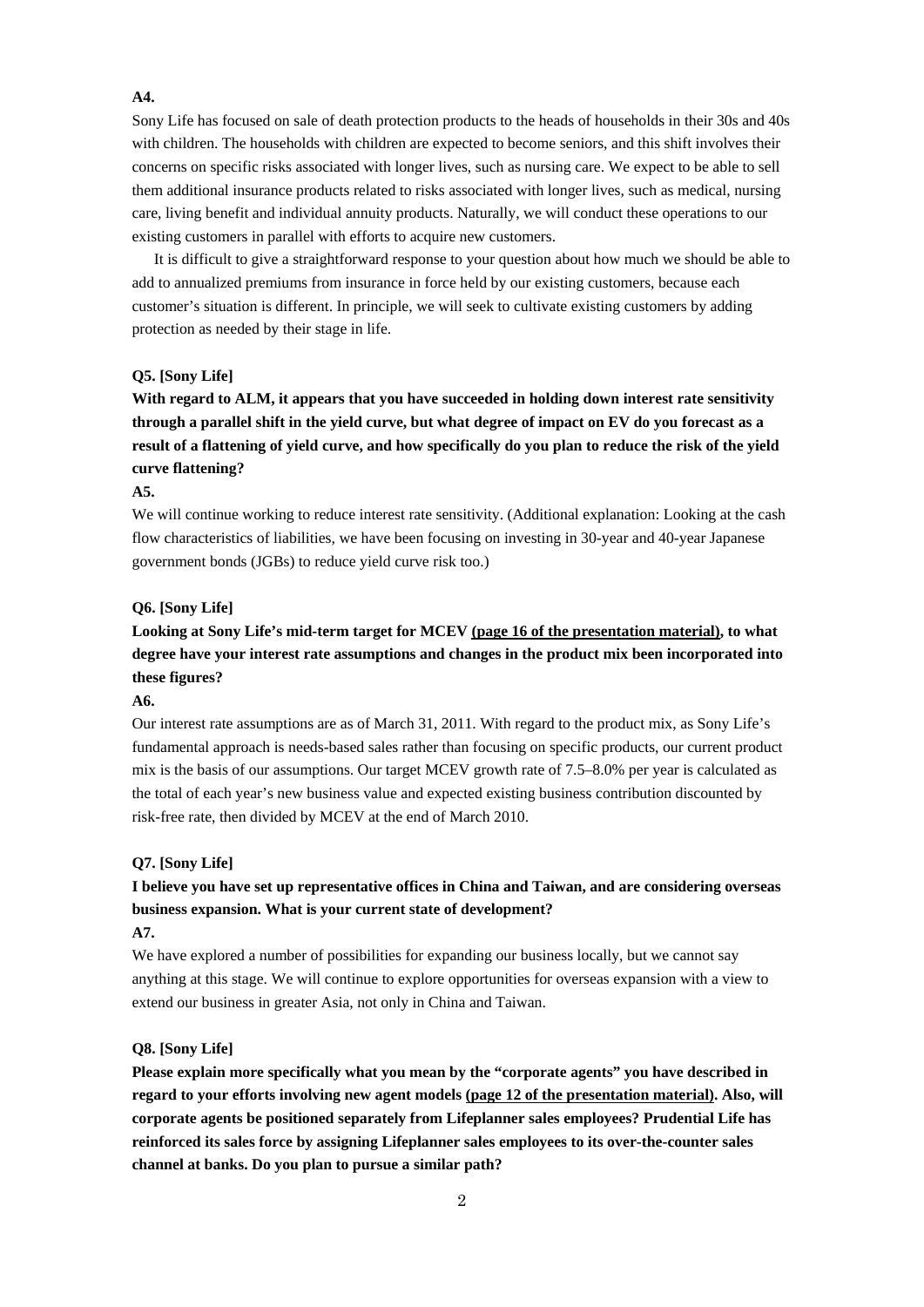### **A8.**

By entering into alliances with companies that have large customer bases—in industries such as real estate, rail transport and retail—our aim is for Sony Life to provide consulting in response to the risks their customers face.

 To the question about the channel working with Lifeplanner sales employees, at this stage we are thinking of them as different channels, but we will explore a variety of possibilities as we go forward.

### **Q9. [Sony Life]**

# **Over the medium term, will there be any change in the weight that Sony Life places on the independent agent channel versus the Lifeplanner channel [\(page 12 of the presentation material\)?](http://www.sonyfh.co.jp/en/financial_info/management_vision/110909_01.pdf) A9.**

We anticipate robust growth for both the Lifeplanner channel and the independent agent channel, so we do not expect the ratio to change significantly.

### **Q10. [Sony Life]**

**Regarding the increase in productivity, over the past 10 years I believe that policy amount in force for each of the channels, including independent agents, has more than doubled, but the percentage of new policies remains unchanged. Isn't the burden of maintaining and managing policies in force becoming fairly heavy? Do you expect to increase new policy acquisition through the introduction of more efficient sales support tools and more efficient in-force policy maintenance and support? I also have a question about the amount of time Lifeplanner sales employees spend in their activities: what percentage of their time is devoted to new policy acquisition versus after-sales follow-up services on existing policies?** 

#### **A10.**

We recognize that the time spent on after-sales follow-up services increases as the policy amount in force grows. We are working on a variety of measures, including web use, for reducing the percentage of time that Lifeplanner sales employees spend on administrative tasks, such as handling paperwork directly with customers, so that they can devote more of their time to meeting customers' changing needs by providing after-sales follow-up services.

 With regard to the percentage of time Lifeplanner sales employees dedicate to different activities, this depends on their number of years of experience and the number of policies for which they are responsible. As the number of years they spend in the position increases, most Lifeplanner sales employees spend more time providing after-sales follow-up services. On the other hand, Lifeplanner sales employees who have relatively less experience rather work on acquiring new policies.

#### **Q11. [Sony Life]**

**Regarding the hiring of sales office managers and increasingly stricter standards on the hiring of Lifeplanner sales employees [\(page 11 of the presentation material\),](http://www.sonyfh.co.jp/en/financial_info/management_vision/110909_01.pdf) would you say that the number of Lifeplanner candidates that sales office managers are able to find has decreased as a result of the more stringent recruiting standards? If that is the case, will the number of Lifeplanner sales employees actually increase?** 

### **A11.**

The basic framework for hiring Lifeplanner sales employees has not changed, so as the number of quality sales office managers increases we expect that they will meet a growing number of Lifeplanner candidates. They will then hire quality Lifeplanner sales employees, which will make the program stronger than ever.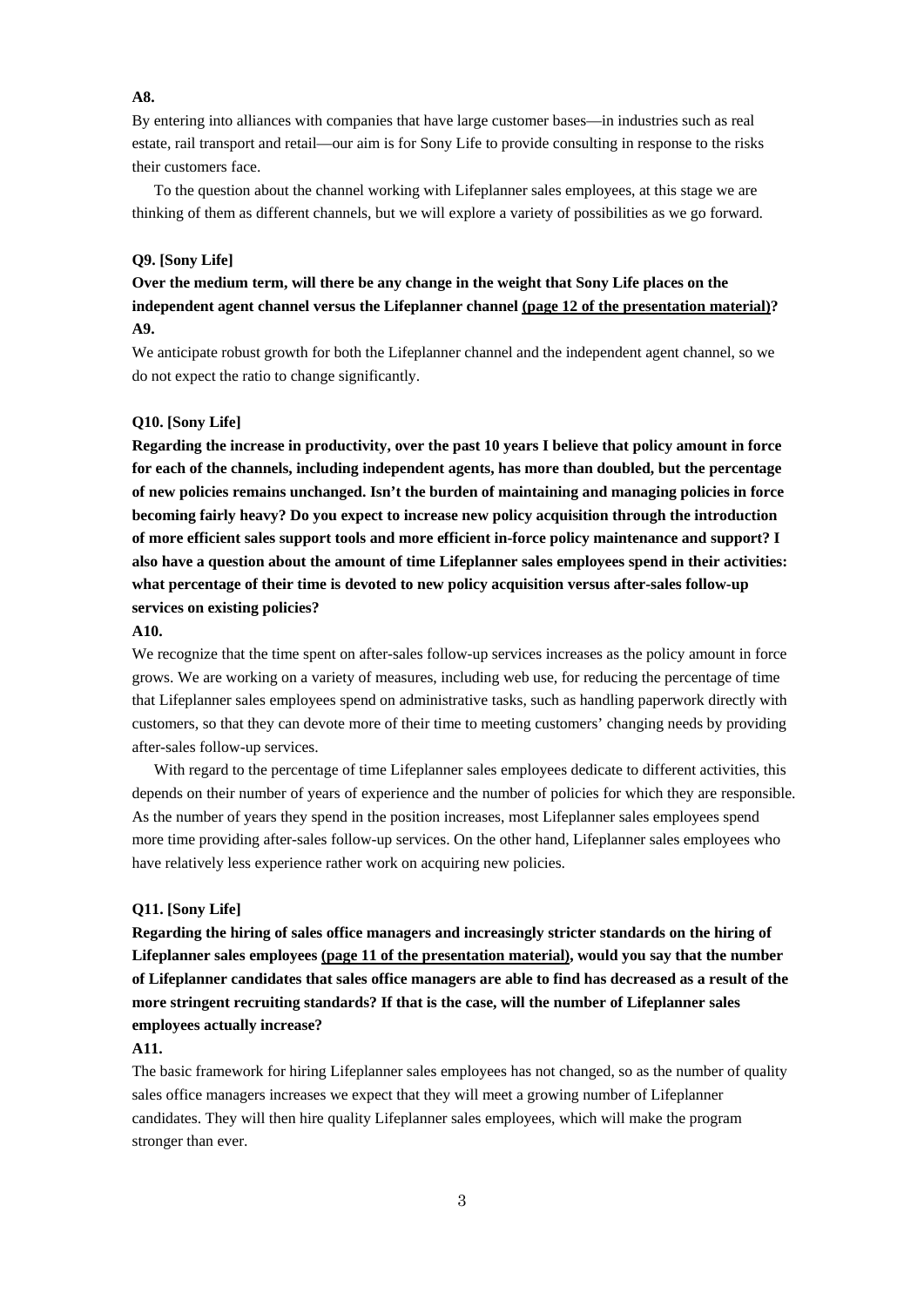### **Q12. [Sony Bank]**

**[Approximately how much of Sony Bank's target retail balance \(page 29 of the presentation](http://www.sonyfh.co.jp/en/financial_info/management_vision/110909_01.pdf)  material) of approximately ¥3.5 trillion will be accounted for by mortgage loans? A12.** 

We estimate that they will account for more than ¥1 trillion. The current figure is approximately ¥0.7 trillion, and we plan to expand this figure aggressively.

### **Q13. [Sony Bank]**

# **I understand that Sony Bank's mortgage loans are high in quality, and that the non-performing loan ratio is low. Why is this?**

### **A13.**

Sony Bank has been in operation for only 10 years, which is clearly much less than many other banks' vintage. Even so, after having broken down and analyzed our mortgage loan portfolio, we recognize that Sony Bank's non-performing loan ratio is low. We believe that this has partly to do with Sony Bank's sales channel. Customers tend to use the Internet to visit our site of their own accord, and so they tend to be independent and have high financial literacy, with a good understanding of what paying back a loan entails. We believe that this contributes to our high loan quality (low non-performing loan ratio). We also believe that Sony Bank's introduction of its own screening standards helps to keep down the non-performing loan ratio.

#### **Q14. [Sony Bank]**

**I have heard that in recent years there has been a shift from foreign currency deposits to foreign-exchange margin trading in line with an increase in customers' perceived benefits of foreign-exchange margin trading versus foreign currency deposits. At Sony Bank, how do you differentiate foreign currency deposits from foreign-exchange margin trading?** 

### **A14.**

At Sony Bank, we see a marked division between customers who conduct foreign-exchange margin trading and those who have foreign currency deposits. Sony Bank's customers tend to trade against the market trend and to hold foreign currency deposits for a relatively long period of time. This is for your reference that not all customers simply continue to accumulate foreign currency deposits, but in general they support and appreciate Sony Bank's services. We could say that many of our customers carefully monitor Sony Bank's rates on foreign currency transactions and they find the rates are fair.

#### **Q15. [Sony Bank]**

## **What is the status of Sony Bank's new products? A15.**

The response to our recent introduction of Brazilian real deposits has been good. We also anticipate a favorable response on our new Variable Select Mortgage Loan (which is generally well supported type of products in recent Japanese market).

### **Q16. [Sony Bank, SFH]**

**Looking at the Group's mid-term management targets ([page 31 of the presentation material\),](http://www.sonyfh.co.jp/en/financial_info/management_vision/110909_01.pdf) consolidated ordinary profit is expected to rise ¥17.0 billion from the FY2011 (forecast) figure of ¥59.0 billion to ¥76.0 billion in FY2013. Does this mean that the mid-term targets for Group companies break down as a ¥2.0 billion increase for Sony Assurance, ¥7.0 billion for Sony Bank and ¥8.0 billion for Sony Life?**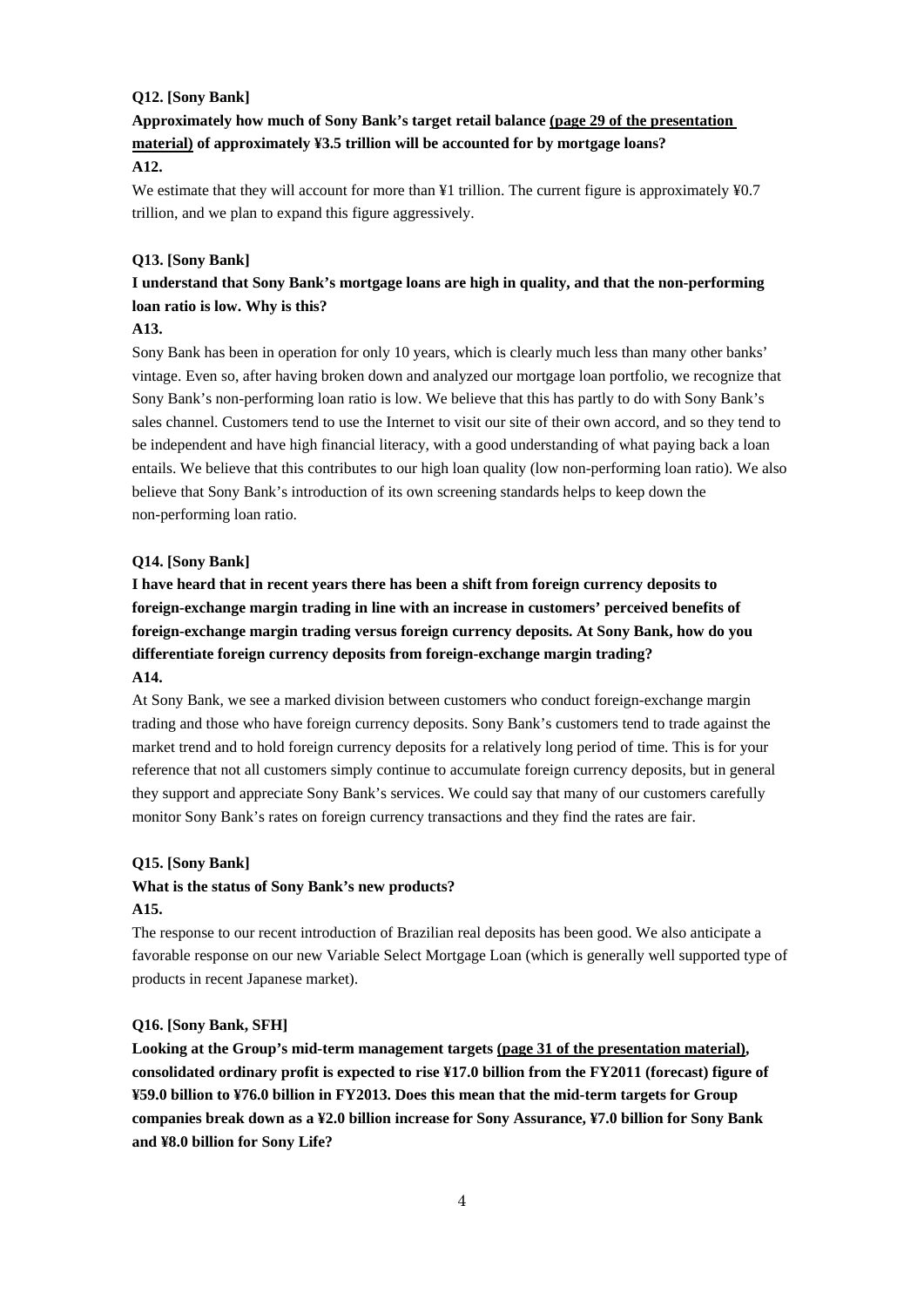### **Sony Bank's mid-term target for ordinary profit is ¥10.0 billion. Is that a "stretch" goal or is it realistic?**

### **A16.**

The Group's mid-term management targets are a comparison between FY2011 (forecast) and FY2013 (target), whereas individual companies' mid-term targets are from FY2010 (actual) to FY2013 (target). In FY2010 (actual), Sony Life posted major capital gains. Please understand that this is also a factor behind the temporal increase of profit incurred in FY2010.

 Sony Bank's mid-term targets are certainly challenging, but management believes that we can achieve them, taking into account current trends and the status of our new product introduction. The low interest rate environment will certainly make this difficult, but on the other hand this lowers funding costs. For these reasons, the FY2013 ordinary profit target of ¥10.0 billion is not simply pie in the sky; and it reasonably takes risk and opportunities into account.

### **Q17. [SFH]**

# **What are some of the topics the SFH Group is currently considering with regard to overseas expansion?**

#### **A17.**

We are considering overseas expansion as an ongoing theme. Recently, Sony Bank set up a representative office in Australia and has begun a feasibility study. We are looking at overseas expansion from the perspective of how we might leverage the SFH Group's current expertise and systems. We are pursuing the feasibility study with great interest as we seek to judge whether we could be successful given the strength of the SFH Group's capital, scale of operations and management resources.

### **Q18. [SFH]**

### **Could you describe any specific synergies within the SFH Group? A18.**

As the Lifeplanner channel has a large-scale network, we are having success in selling mortgage loans and automobile insurance through this channel.

 Although this is not evident from the presentation material, the three companies share some of their back office operations, which contribute to strong operating efficiencies for all three. We are looking at ways to take advantage of the companies' strengths in life insurance, non-life insurance and banking to offer some interesting services, but these are currently under internal study and discussion yet.

#### **Q19. [SFH]**

**Your medium-term policy on dividends [\(page 33 of the presentation material\)](http://www.sonyfh.co.jp/en/financial_info/management_vision/110909_01.pdf) indicates that you will "conduct an ongoing review on the dividend level, keeping in mind the direction toward increasingly stringent capital regulations." Does this mean that you cannot decide the dividend level until the next regulatory levels are clarified?** 

 **Don't you have the freedom to consider your own capital policies, which are based on profit levels according to US GAAP of your parent Sony Corporation's financial segment, separately from those which are based on Japanese GAAP (your current statutory accounting)? A19.** 

We have not set a specific target on dividend payout ratio in our dividend policy. The SFH Group considers its dividend from the perspective of financial soundness on an economic value basis and on increasing profits. However we can not ignore limits on our dividend payout from the standpoint of statutory accounting.